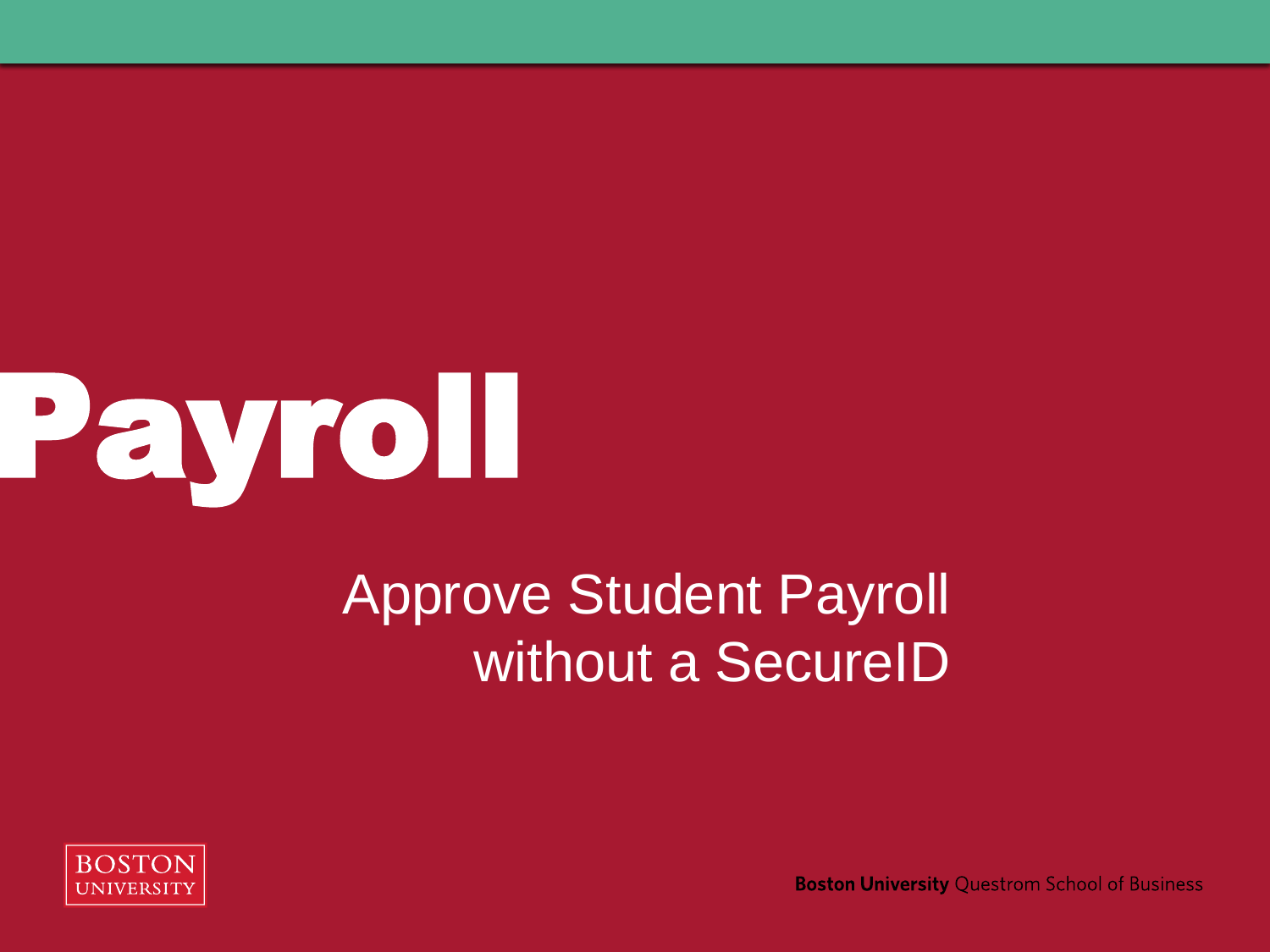### **www.bu.edu/link**

- Go to the website above and click "Faculty"
- **Enter username and Kerberos password**

| Boston University Information Services & Technology |                                                                                                                                                                             |  |  |  |  |  |
|-----------------------------------------------------|-----------------------------------------------------------------------------------------------------------------------------------------------------------------------------|--|--|--|--|--|
| <b>About the Links</b>                              | <b>The Links</b>                                                                                                                                                            |  |  |  |  |  |
| A<br>Logoff                                         | <b>BU Alert Contact Management</b><br><b>Business Link</b><br>Document ESignature<br>$=$ Faculty<br>Faculty/Staff<br>$=$ Prime<br>$\blacksquare$ ShareLink<br>■ StudentLink |  |  |  |  |  |
|                                                     |                                                                                                                                                                             |  |  |  |  |  |

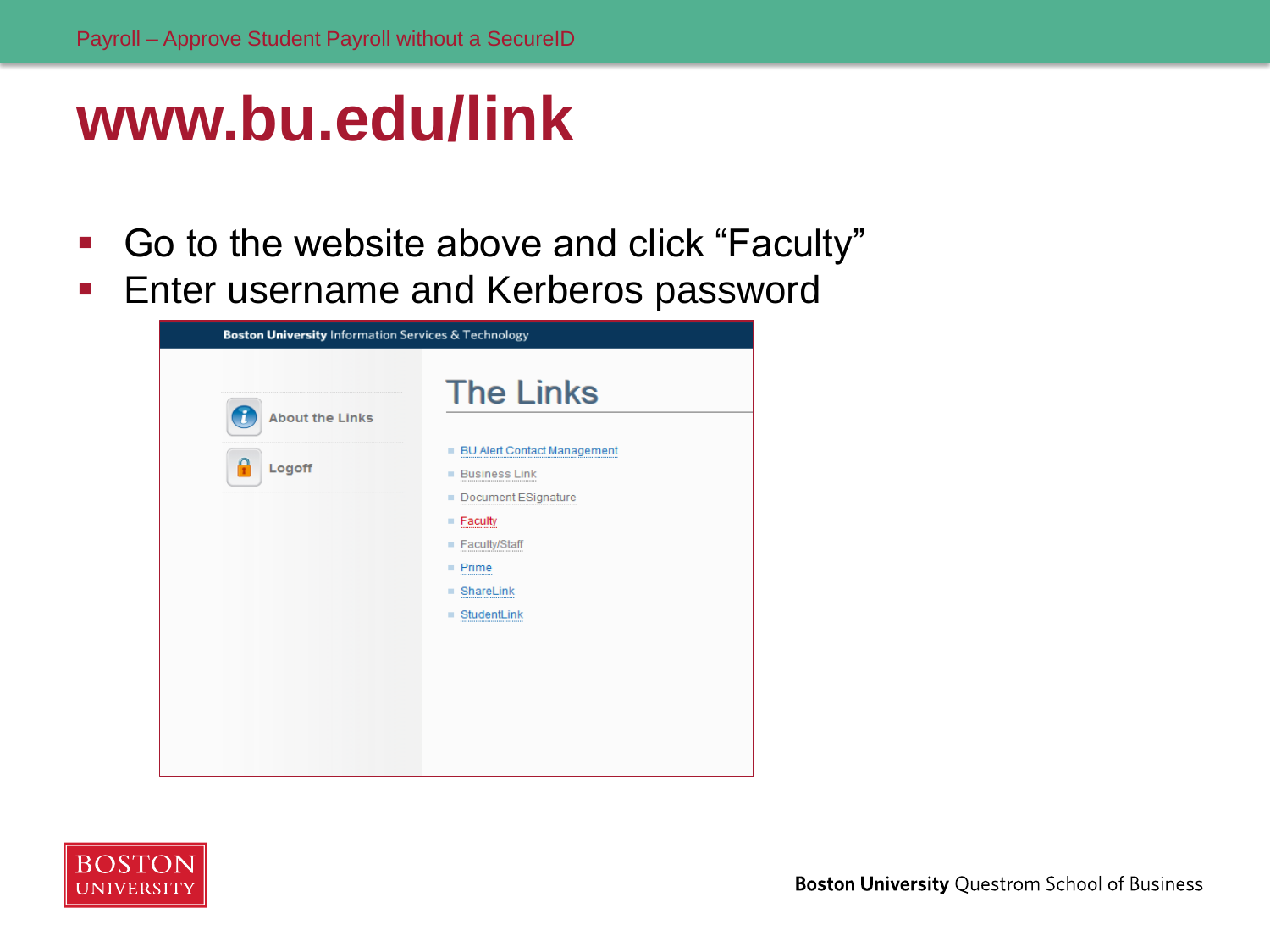# **Faculty Link**

- Any staff of the University can access the Faculty Link
- On the top right corner, click "Other Resources"

| <b>Faculty Link</b>                                                                                                                                                                                                                                                                                                                                                                                                                                                                                                         |                                          |
|-----------------------------------------------------------------------------------------------------------------------------------------------------------------------------------------------------------------------------------------------------------------------------------------------------------------------------------------------------------------------------------------------------------------------------------------------------------------------------------------------------------------------------|------------------------------------------|
| are agreeing to abide by the Boston University Information Security Policy. When you are finished using the system, please remember to Logoff.                                                                                                                                                                                                                                                                                                                                                                              |                                          |
|                                                                                                                                                                                                                                                                                                                                                                                                                                                                                                                             | View: Instructor Tools   Other Resources |
| <b><i>*</i></b> University Tools<br><b>University Class Schedule</b><br>University Class Schedule Download<br><b>University Course Descriptions</b><br><b>University Course Description Search</b><br>University Final Exam Schedule<br>University Final Exam Schedule Download<br>Faculty Annual Report (Charles River Campus)<br>Faculty Annual Report (Medical Campus)<br><b>Faculty External Activity Report</b><br>What's on the Link<br>Calendars<br><sup>•</sup> Instructor's Tools<br><b>Class Lists</b><br>Grading |                                          |
| <b>Advisee List</b><br><b>Link Your Homepage</b><br><b>Instructor's Classes</b><br>Create Blackboard Site<br>Link Personal Site to a Course<br>• Contacts<br>Questions & Info<br><b>Report Problem</b><br><b>Suggestion Box</b>                                                                                                                                                                                                                                                                                             |                                          |

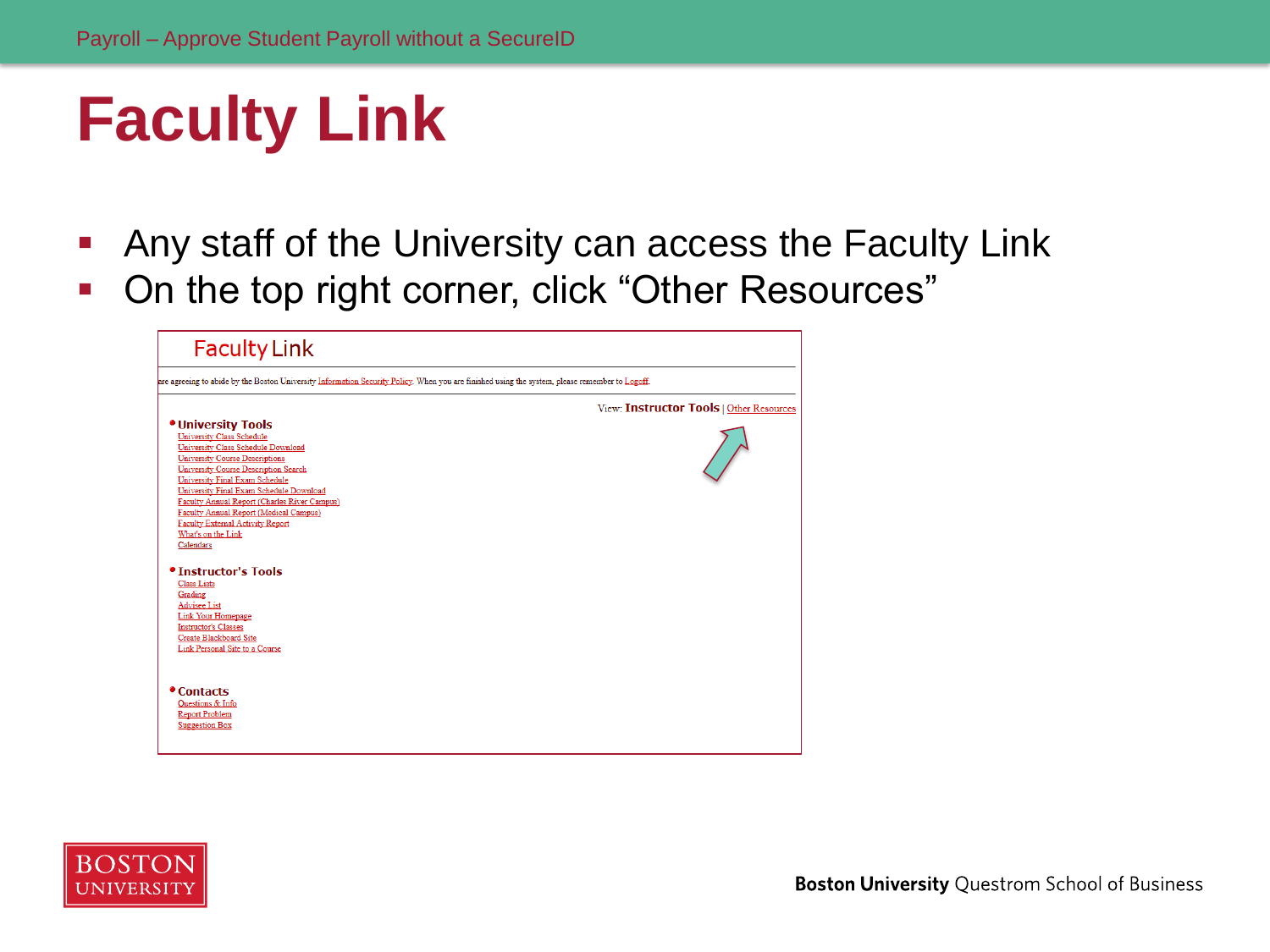### **Other Resources**

#### Under the bullet of "Other Resources", select "Student Employee Time Approval

**Faculty Link** you are agreeing to abide by the Boston University Information Security Policy. When you are finished using the system, please remember to Logoff. View: Instructor Tools | Other Resources *•* University Tools University Class Schedule University Class Schedule Download **University Course Descriptions** University Course Description Search University Final Exam Schedule University Final Exam Schedule Download Faculty Annual Report (Charles River Campus) Faculty Annual Report (Medical Campus) Faculty External Activity Report What's on the Link Calendars • Other Resources **Faculty Salary Review Comments** Faculty Assembly/Faculty Council **Faculty Handbook** My Grant Expenses **Business Link BUworks Central portal Courseware Information BU Libraries BU Today** Academic Calendar **UIS Mainframe File Services Student Employee Time Approval** Evaluate Work-Study Students **Engineering Research Experience for Undergraduates Compliance Tracking** Center for Excellence & Innovation in Teaching (CEIT) Information Services & Technology (IS&T) **IT Help Center** • Contacts Questions & Info **Report Problem Suggestion Box** 

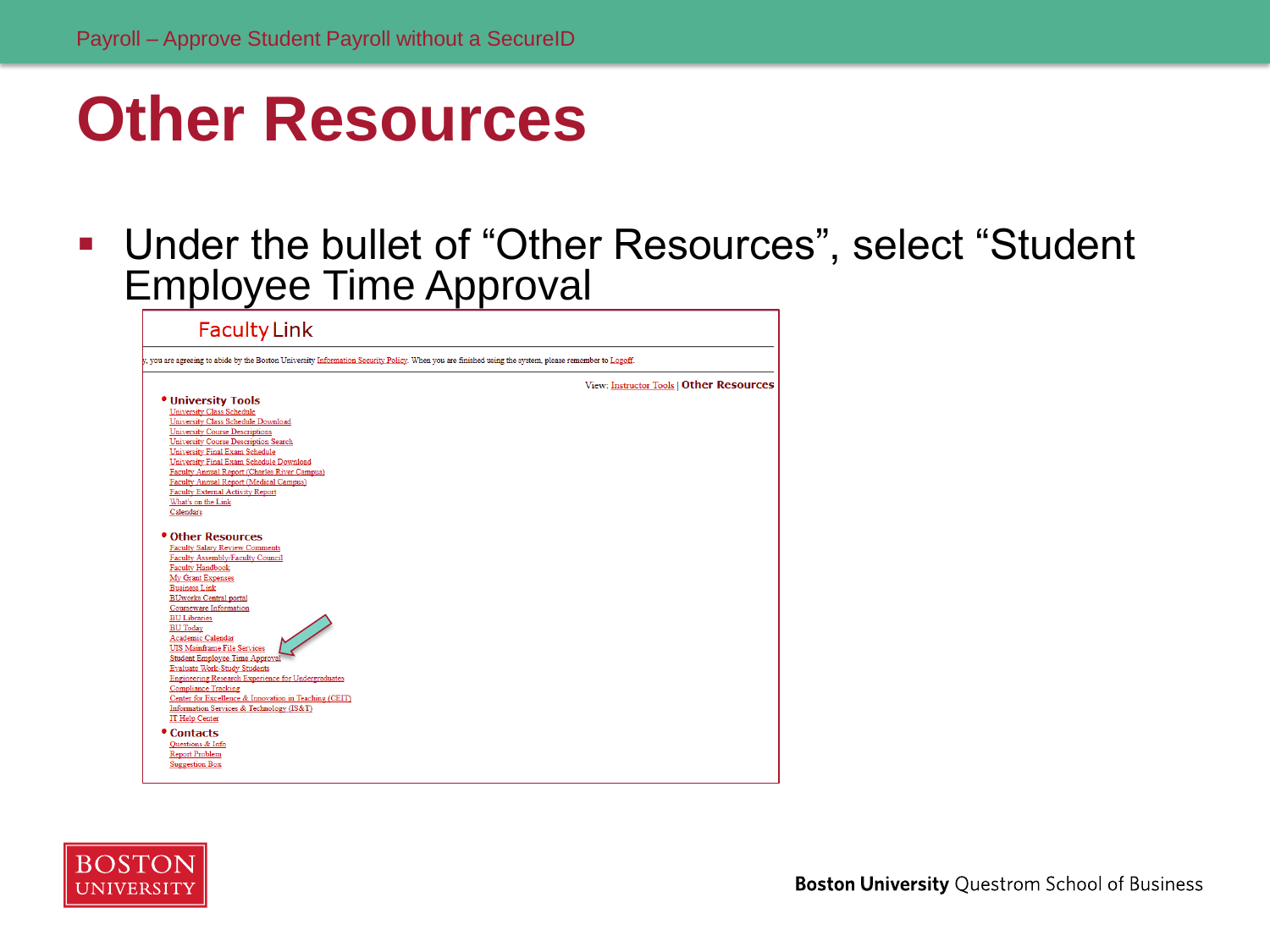### **Student Time Entry –Supervisor Approval**

- **This screen identifies all students for whom you are listed as a supervisor for the current week end date.** This screen will also identify whether or not hours have been submitted by a student for your approval.
- To view and approve hour submitted by a student, click on the box to the left of the student's name and click "View/Approve".

|                                                                                                                                                                                                                         | <b>Boston University Business Link Student Employment</b>                                                 |                              |                      |                    |                    |                              |                                    |                                      |                                   |                              | <b>Ed</b> logoff |  |
|-------------------------------------------------------------------------------------------------------------------------------------------------------------------------------------------------------------------------|-----------------------------------------------------------------------------------------------------------|------------------------------|----------------------|--------------------|--------------------|------------------------------|------------------------------------|--------------------------------------|-----------------------------------|------------------------------|------------------|--|
| STUDENT TIME ENTRY - SUPERVISOR APPROVAL                                                                                                                                                                                |                                                                                                           |                              |                      |                    |                    |                              |                                    |                                      |                                   |                              |                  |  |
|                                                                                                                                                                                                                         |                                                                                                           |                              |                      |                    |                    |                              |                                    |                                      |                                   |                              |                  |  |
| • If a student's name/information does not appear, click here for help.                                                                                                                                                 |                                                                                                           |                              |                      |                    |                    |                              |                                    |                                      |                                   |                              |                  |  |
| Week End Date: $02/15/2015$ $\sim$                                                                                                                                                                                      |                                                                                                           |                              |                      |                    |                    |                              |                                    |                                      |                                   |                              |                  |  |
| • To view or approve time entry for one or more students, click on the box(es) to the left of the student's name. (Clicking on select "All" will automatically choose entire list). Then click the View/Approve button. |                                                                                                           |                              |                      |                    |                    |                              |                                    |                                      |                                   |                              |                  |  |
| . To add or edit a student time entry, click on the student's name.                                                                                                                                                     |                                                                                                           |                              |                      |                    |                    |                              |                                    |                                      |                                   |                              |                  |  |
|                                                                                                                                                                                                                         | • To view the award balance of a work-study student, click on job number.                                 |                              |                      |                    |                    |                              |                                    |                                      |                                   |                              |                  |  |
|                                                                                                                                                                                                                         | <sup>•</sup> An Email can be composed and sent to students in the list.                                   |                              |                      |                    |                    |                              |                                    |                                      |                                   |                              |                  |  |
|                                                                                                                                                                                                                         | · This list can be downloaded as a tab-delimited text file, for import into a spreadsheet or text editor. |                              |                      |                    |                    |                              |                                    |                                      |                                   |                              |                  |  |
|                                                                                                                                                                                                                         |                                                                                                           |                              |                      |                    |                    |                              |                                    |                                      |                                   |                              |                  |  |
| <b>Select</b>                                                                                                                                                                                                           |                                                                                                           |                              |                      |                    |                    |                              |                                    |                                      |                                   |                              |                  |  |
| <b>All</b><br><b>None</b>                                                                                                                                                                                               | <b>Student Name</b>                                                                                       | <b>Mail</b><br>Code          | Job<br><b>Number</b> | <b>Job</b><br>Rate | Job<br><b>Type</b> | <b>Total</b><br><b>Hours</b> | <b>Student</b><br><b>Submitted</b> | <b>Supervisor</b><br><b>Approved</b> | <b>Mail Code</b><br><b>Status</b> | Primary<br><b>Supervisor</b> |                  |  |
|                                                                                                                                                                                                                         |                                                                                                           |                              |                      |                    |                    |                              |                                    |                                      |                                   |                              |                  |  |
| П                                                                                                                                                                                                                       |                                                                                                           | SMG17                        | A10200               |                    |                    | 0.00                         |                                    |                                      |                                   |                              |                  |  |
| $\Box$                                                                                                                                                                                                                  |                                                                                                           | <b>SMG40</b>                 | A53900               |                    |                    | 0.00                         |                                    |                                      |                                   |                              |                  |  |
| П                                                                                                                                                                                                                       |                                                                                                           | <b>SMG40</b>                 | 016705               |                    | WSP                | 0.00                         |                                    |                                      |                                   |                              |                  |  |
| $\blacksquare$<br>$\blacksquare$                                                                                                                                                                                        |                                                                                                           | <b>SMG40</b><br><b>SMG40</b> | A40200<br>A40200     |                    |                    | 0.00                         | 8.50 02/12/15                      |                                      |                                   |                              |                  |  |
|                                                                                                                                                                                                                         |                                                                                                           | <b>SMG40</b>                 | 901186               |                    | WSP                |                              | 4.00 02/12/15                      |                                      |                                   |                              |                  |  |
|                                                                                                                                                                                                                         | tefanie                                                                                                   | <b>SMG40</b>                 | A40200               |                    |                    | 0.00                         |                                    |                                      |                                   |                              |                  |  |
|                                                                                                                                                                                                                         | ozett                                                                                                     | <b>SMG40</b>                 | A40200               |                    |                    |                              | 3.50 02/12/15                      |                                      |                                   |                              |                  |  |
| $\Box$                                                                                                                                                                                                                  | <b>Imanuel</b>                                                                                            | <b>SMG40</b>                 | A40200               |                    |                    |                              | 3.00 02/12/15                      |                                      |                                   |                              |                  |  |
| $\Box$                                                                                                                                                                                                                  |                                                                                                           | <b>SMG40</b>                 | A40200               |                    |                    |                              | 7.00 02/11/15                      |                                      |                                   |                              |                  |  |
| $\Box$                                                                                                                                                                                                                  | Michelle                                                                                                  | <b>SMG40</b>                 | A40200               |                    |                    | 0.00                         |                                    |                                      |                                   |                              |                  |  |
|                                                                                                                                                                                                                         |                                                                                                           |                              |                      |                    |                    |                              |                                    |                                      |                                   |                              |                  |  |
| View/Approve                                                                                                                                                                                                            |                                                                                                           |                              |                      |                    |                    |                              |                                    |                                      |                                   |                              |                  |  |
|                                                                                                                                                                                                                         |                                                                                                           |                              |                      |                    |                    |                              |                                    |                                      |                                   |                              |                  |  |
|                                                                                                                                                                                                                         |                                                                                                           |                              |                      |                    |                    |                              |                                    |                                      |                                   |                              |                  |  |

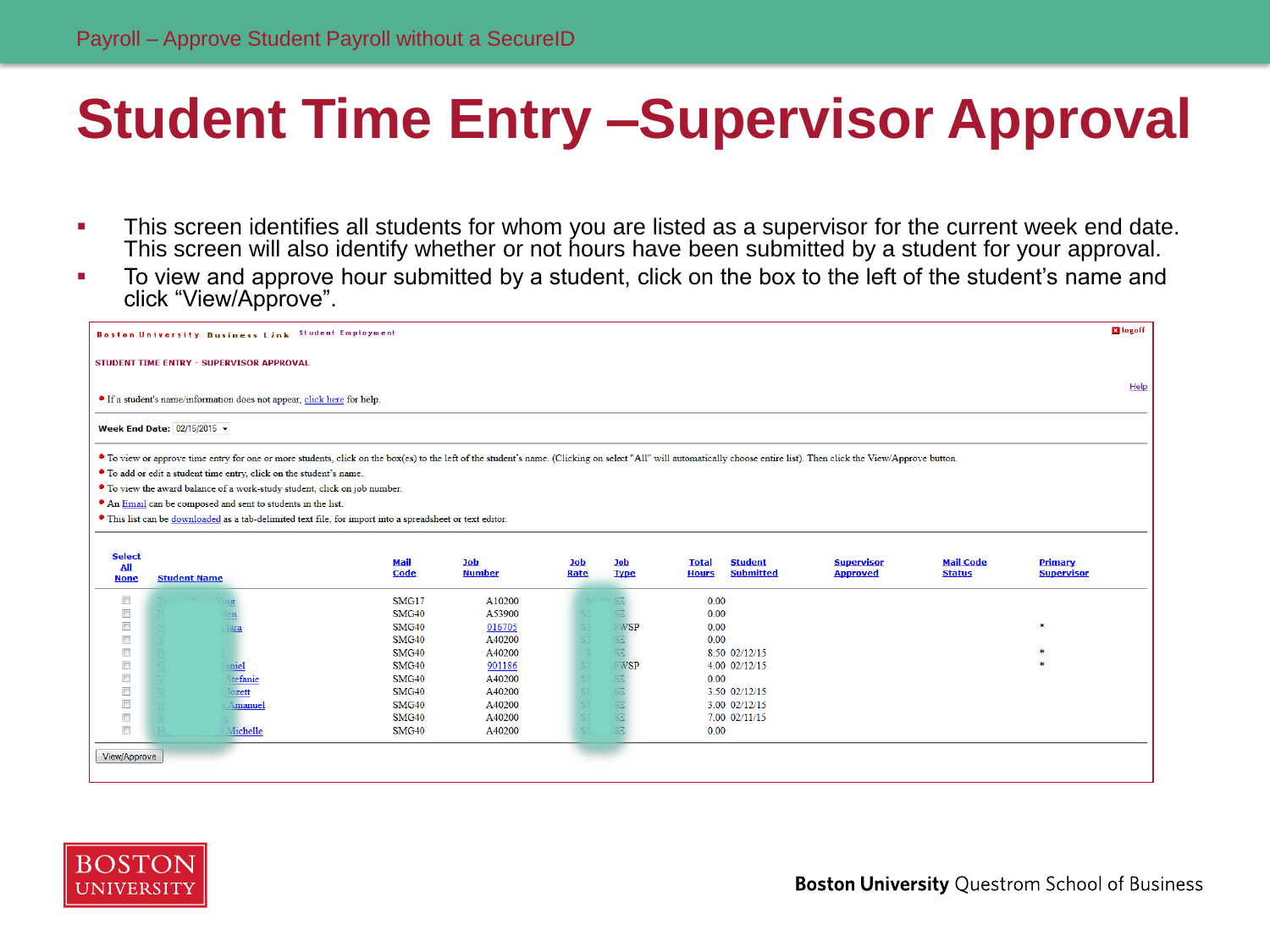## **View/Approve**

**Each student's individual timesheet will appear. If everything is okay, click** "Approve". If you are not ready to approve, click "Next" to move on to the next student.

| <b>Student Employment</b><br><b>Boston University Business Link</b><br>STUDENT TIME ENTRY - SUPERVISOR APPROVAL |                                                                                                                                                                                                                                                                                                     |                                  |                               |                                         |                                        |                                     |                 |  |  |
|-----------------------------------------------------------------------------------------------------------------|-----------------------------------------------------------------------------------------------------------------------------------------------------------------------------------------------------------------------------------------------------------------------------------------------------|----------------------------------|-------------------------------|-----------------------------------------|----------------------------------------|-------------------------------------|-----------------|--|--|
| <b>Title</b>                                                                                                    | <b>Department</b>                                                                                                                                                                                                                                                                                   | <b>Supervisor</b><br><b>Name</b> | A40200                        | <b>Job Number Hourly Rate Submitted</b> | <b>Student</b><br><b>Hours</b><br>8.50 | <b>Submitted Supervisor</b><br>Date | <b>Approved</b> |  |  |
|                                                                                                                 | Office Assistant Smg Dean'S Office Amy Mendez<br>PADANG, MICHELLE - U05060306                                                                                                                                                                                                                       |                                  |                               |                                         |                                        | 02/12/2015                          |                 |  |  |
| Day                                                                                                             | <b>Date</b>                                                                                                                                                                                                                                                                                         | <b>Hours</b>                     | <b>Begin - End</b>            |                                         |                                        |                                     |                 |  |  |
| Monday                                                                                                          | 02/09/2015                                                                                                                                                                                                                                                                                          | 0.00                             |                               |                                         |                                        |                                     |                 |  |  |
| Tuesday                                                                                                         | 02/10/2015                                                                                                                                                                                                                                                                                          | 0.00                             |                               |                                         |                                        |                                     |                 |  |  |
| Wednesday                                                                                                       | 02/11/2015                                                                                                                                                                                                                                                                                          | 3.00                             | $12:00$ pm-3:00pm             |                                         |                                        |                                     |                 |  |  |
| Thursday                                                                                                        | 02/12/2015                                                                                                                                                                                                                                                                                          | 5.50                             | 10:00am-12:30pm 2:00pm-5:00pm |                                         |                                        |                                     |                 |  |  |
| Friday                                                                                                          | 02/13/2015                                                                                                                                                                                                                                                                                          | 0.00                             |                               |                                         |                                        |                                     |                 |  |  |
| Saturday                                                                                                        | 02/14/2015                                                                                                                                                                                                                                                                                          | 0.00                             |                               |                                         |                                        |                                     |                 |  |  |
| Sunday                                                                                                          | 02/15/2015                                                                                                                                                                                                                                                                                          | 0.00                             |                               |                                         |                                        |                                     |                 |  |  |
|                                                                                                                 | <b>Total Hours</b>                                                                                                                                                                                                                                                                                  | 8.50                             |                               |                                         |                                        |                                     |                 |  |  |
| Return To List                                                                                                  |                                                                                                                                                                                                                                                                                                     |                                  |                               |                                         |                                        |                                     |                 |  |  |
| Next->                                                                                                          | Approve                                                                                                                                                                                                                                                                                             |                                  |                               |                                         |                                        |                                     |                 |  |  |
|                                                                                                                 | By Clicking 'Approve' I certify that this student employee has worked the number of hours<br>indicated and that the work has been performed in a satisfactory manner.                                                                                                                               |                                  |                               |                                         |                                        |                                     |                 |  |  |
| during this pay period.                                                                                         | If this student's wages are funded by externally sponsored agreement(s), I certify that I am<br>a responsible official using suitable means of verification to confirm that the hours worked<br>reasonably reflect the actual effort devoted to the project(s) funded by the sponsored agreement(s) |                                  |                               |                                         |                                        |                                     |                 |  |  |